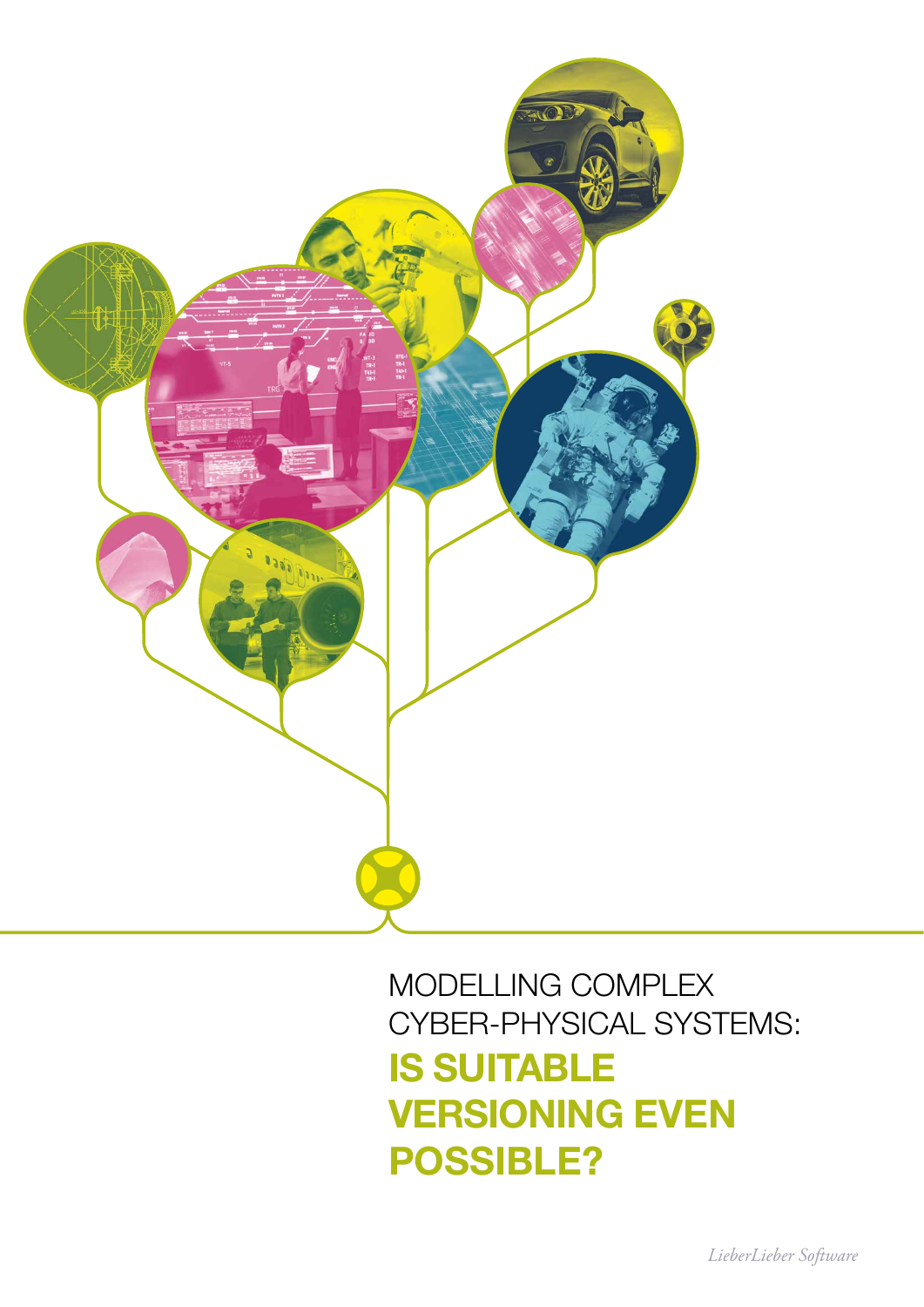# MODELLING COMPLEX CYBER-PHYSICAL SYSTEMS: IS SUITABLE VERSIONING EVEN POSSIBLE?

In our everyday practice of model-based systems engineering in various branches of industry, we repeatedly encounter the question of precise and easy-to-handle versioning of models. This question is becoming increasingly important due to legal regulations, stricter safety regulations and the significant increase in product variants. Therefore, we are responding to a frequently expressed wish and answering the question in this white paper as to whether clean versioning is possible at all when modelling complex cyber-physical systems. To do this, we first look at what constitutes a complex system and why clean release is more difficult today when modelling such systems. Then we turn to practical matters by analysing the versioning process in more detail and describing the resulting requirements for tools. Finally, in the summary you will find the recommendations for achieving clean model versioning based on our decades of experience. So follow us on our journey into the land of unlimited variants and learn how to always keep them safely under control with the help of clean versioning.

# WHAT IS A COMPLEX SYSTEM?

 Modern systems in transport, healthcare, etc. are now cyber-physical systems. This means that they increasingly combine classic mechanical components with electronic and software components. Such a system is characterised by its high degree of complexity, which is growing rapidly, especially due to the spread of software. As a recent study (1) shows, companies are relying on the introduction of systems engineering to cope with this omnipresent complexity, which is now even seen as critical to the future viability of companies.

To visualise the dimension of the proliferation of complex cyber-physical systems, the transport sector is very suitable. Aircraft, for example, are large networks of on-board computers and embedded systems in many individual units. Without these embedded systems, not even the turbines could start. And even

### *WHERE DOES THE COMPLEXITY BECOME VISIBLE IN EVERYDAY LIFE?*

*Of course, the electronic and software systems only become noticeable when they fail - for example, when the new car breaks down. Such failures already account for a high proportion of the warranty costs for new cars.*

cars ("PC on wheels") and trains are no longer functional today without on-board computers and embedded control systems. Reliability and safety of these systems are therefore of utmost importance. Networked systems, thousands of which work and communicate in a complex overall system, require a whole new quality of reliability and safety.

(1) Study 2021: Systems Engineering in Germany - A Comparison of the German Corporate Landscape - Prozesswerk in Cooperation with GfSE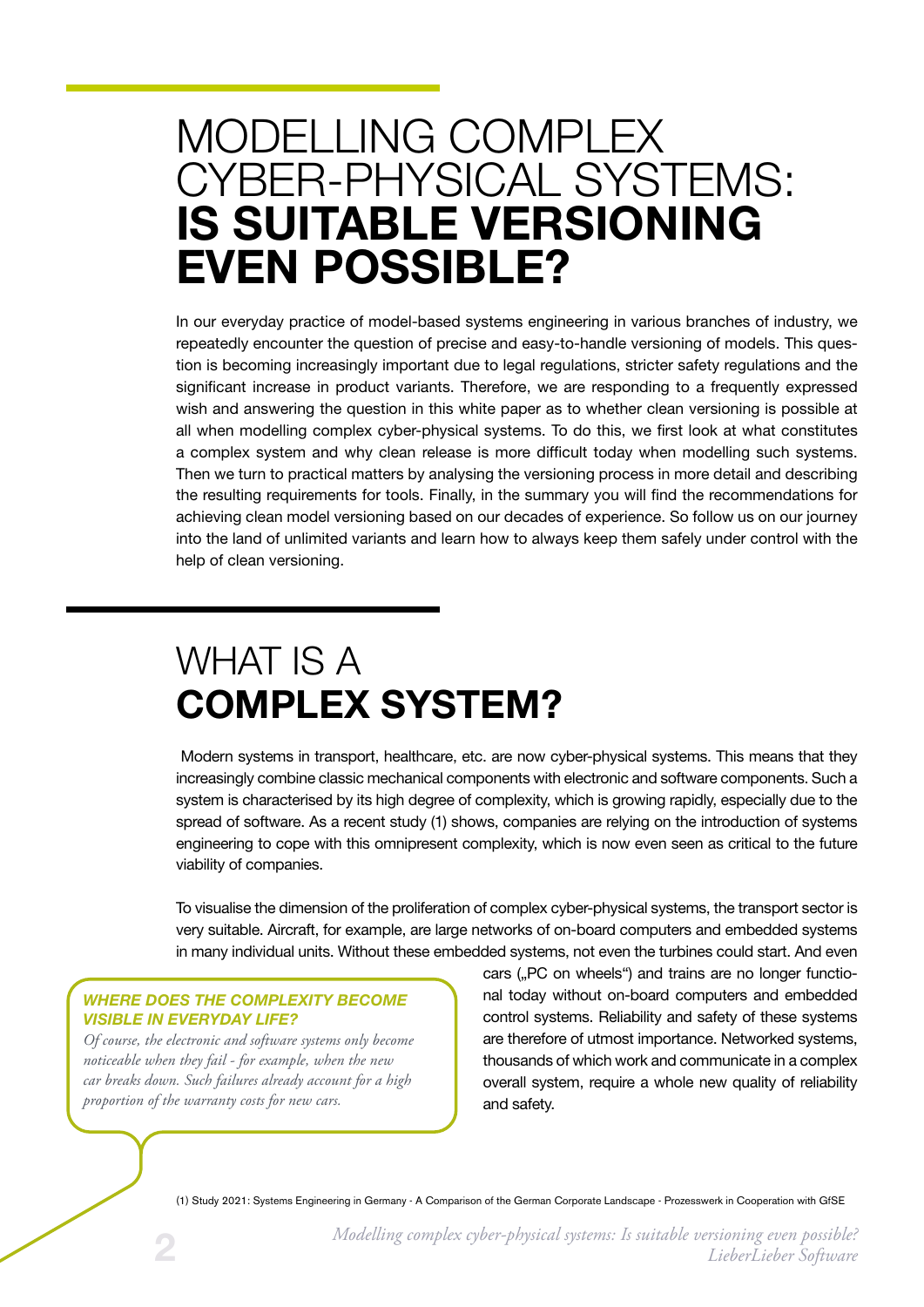# WHY IS CLEAN VERSIONING NECESSARY?

With the proliferation of cyber-physical systems and rapidly increasing digitalisation, companies today are facing major changes. Mechanical and electrical requirements are increasingly taking a back seat, while software is taking over most of the value creation. However, the systems are also becoming more complex and challenges are arising that were previously unknown. A central solution approach for this is model-based systems engineering (MBSE). Here, information about a sys-

#### *VERSIONING MAKES IT POSSIBLE TO PROVE THAT ALL SAFETY REGULATIONS HAVE BEEN TAKEN INTO ACCOUNT IN THE MODEL*

*Functional safety is becoming increasingly important, especially in cyber-physical systems, and is mandatory in legal regulations. Put simply, safety refers to the protection of the environment from an object.Taking cars as an example, growing digitalisation with the goal of autonomous driving is currently leading to ever stricter specifications in the area of safety, so that cars do not cause damage to their environment despite software-assisted driving. This is not least a question of liability in the event of an accident or technical failure.*

tem to be developed is no longer based on documents, but on models. These models are usually created on the basis of the UML or SysML specification and help to better cope with central challenges such as safety, agile development processes and the work of distributed development teams.

 Since many versions and variants of models naturally arise in such an agile and complex environment, clear and secure versioning is particularly important. In order to strengthen trust in model-based systems engineering, it has to be clearly demonstrated that clean versioning is guaranteed and controllable at all times in the development process.

Precise versioning becomes particularly important when using agile methods, since new versions are created at short intervals and you still have to keep track of everything. Agile software development refers to approaches in the software development process that increase transparency and the speed of change and are intended to lead to faster use of the developed system. The design phase is shortened and attention is paid to achieving executable software as early as possible. This is regularly coordinated with the client in order to increase customer satisfaction.

Agile software development is characterised by self-organising teams and a step-by-step approach. In international companies, there is a clear trend towards virtual teams that work together across regional, national and cultural borders as well as time zones.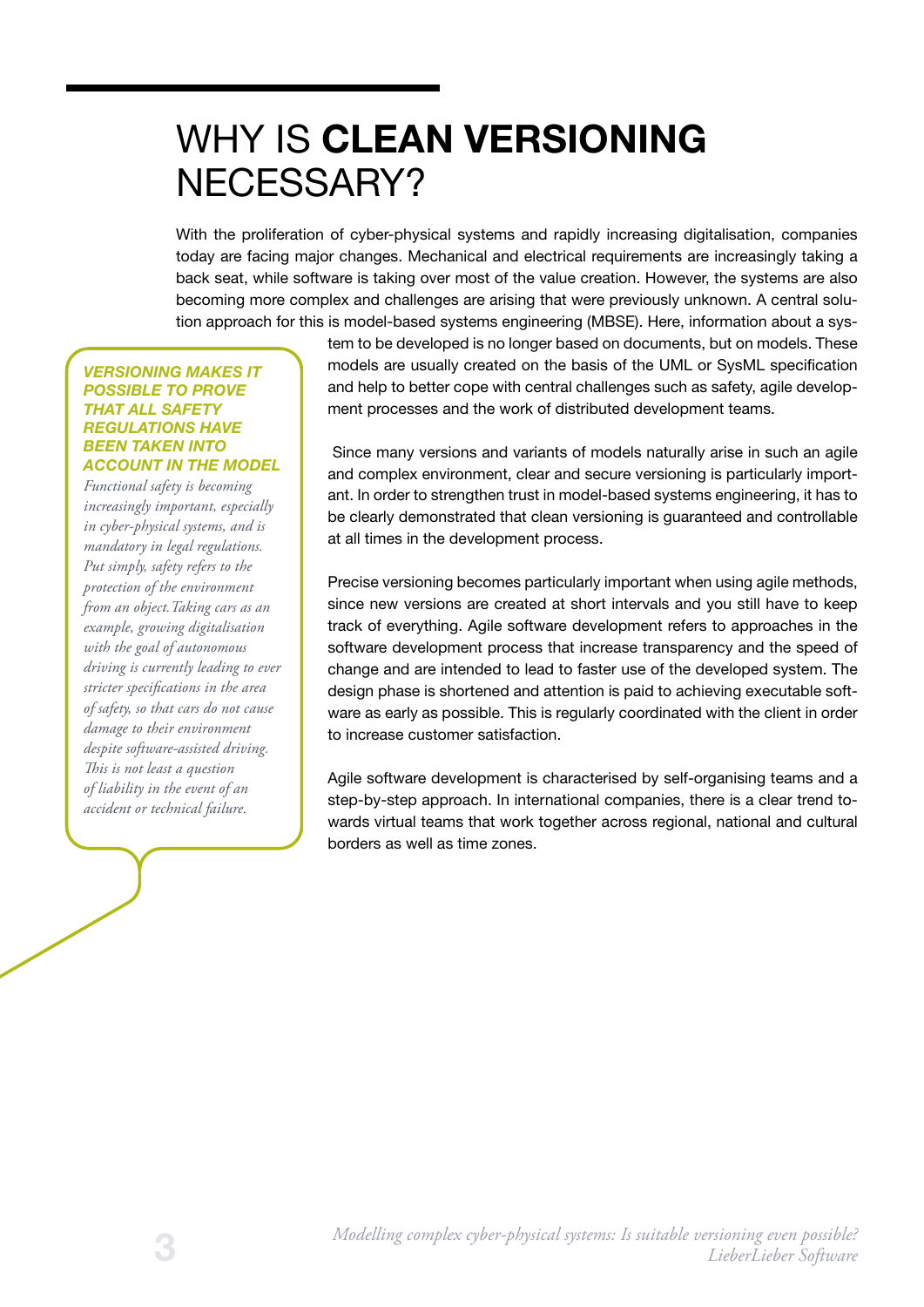## HOW CAN CORRECT VERSIONING BE REALISED?

Due to the challenges described above, it is important to follow a versioning strategy that guarantees control over individual versions and changes at all times.

The central element is the maintenance of a clear history of the development of a system that results from (parallel) changes. It must be possible to precisely identify and reference individual versions. This also makes it possible to select older versions of the system to be developed in order to use them as the basis for a new development or to create a variant of them. Projects are no longer developed from scratch, but often build on existing development efforts. Therefore, it must be possible to go back to any point in the development history to set up the new project from there.

Another important aspect is the personal allocation of development efforts: Which developer made which change and when. In this way, certain changes can be specifically removed from the project in order to be able to quickly undo them, for example, if necessary.

Both the increasing complexity and the ever shorter release cycles of modern software systems make it necessary to develop different model versions in parallel. Added to this is the challenge that these systems are being developed in ever larger and more distributed teams. In the course of a model-based approach, such teams must also be given the opportunity to work efficiently on parallel versions of a model. Last but not least, the integration of established versioning systems such as Git into the modelling process is indispensable.

 Agile development processes are now widespread in classical software development and optimistic versioning processes have thus also become established. Based on these processes, methods/ processes such as GitFlow, Continuous Integration/Continuous Development or DevOps became established. In this white paper, we want to analyse the GitFlow process in more detail and how it can also be used for the world of modelling.

The central idea here is to develop on the basis of feature branches. Gitflow is a git-branching model that uses long-lived feature branches and multiple primary branches. Developers create a feature branch and delay merging with the main trunk branch until the feature is complete. This way, Git-Flow automatically brings a unified structure to each project, which is especially beneficial when many developers are working on a project at the same time. Due to the parallel branches, several features can be developed, a release prepared and hotfixes carried out at the same time. This makes the model ideal for larger projects.

### *THE ADVANTAGES OF GITFLOW*

*The Gitflow workflow offers all the advantages of the feature branch model: pull requests, isolated experiments and more efficient collaboration. The workflow also uses a central repository as a communication hub for all developers.*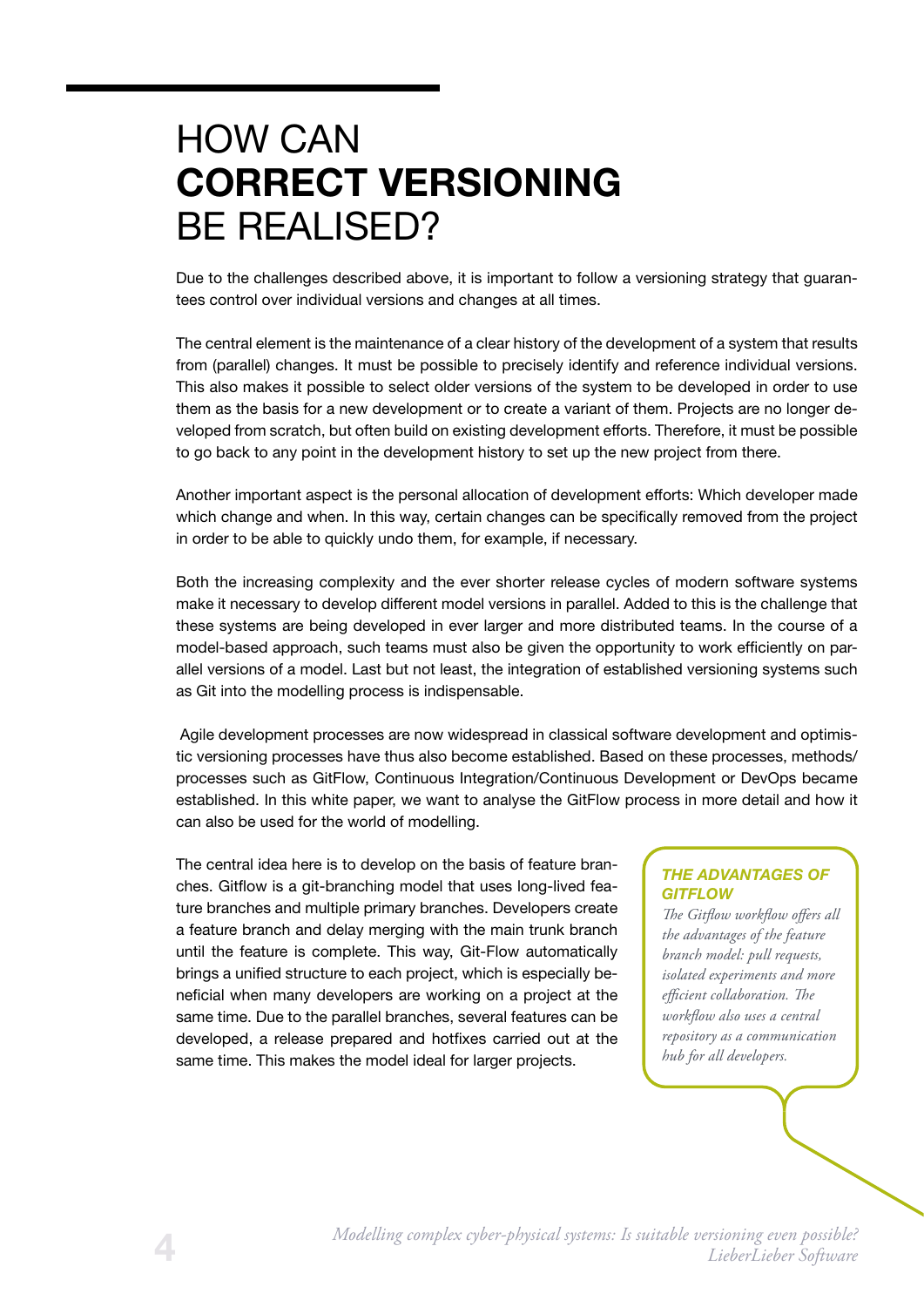## REQUIREMENTS FOR TOOLS

For the practical implementation of clean versioning in the development of complex systems, suitable tools are needed. In this paragraph, we will show which requirements for these tools result from the circumstances described above.

### PRECISE DETECTION AND MERGING OF CHANGES

In the development phase of complex systems, innumerable model versions naturally arise. Therefore, the most important function of a tool is the detailed comparison and easy merging of different versions. This requires a precise and fine-granular recognition of changes that have been made. Conventional approaches in software development use line- and text-based applications for this purpose, but they are not sufficient for graphical models. In addition, knowledge of the semantics of the modelling language is also important. A change report at database level or through XML files is neither user-friendly nor does it allow for a clean merge of changes.

### USER-FRIENDLY REPRESENTATION OF CHANGES

In order to version well with a tool, it is not only important to make precise and complete changes at the model level, but also to present the changes in a way that is easy to understand. Model elements can be moved, changed, deleted or added. Moreover, such elements are often represented in several diagrams. In order to maintain an overview, the changes must be easily recognisable. Only in this way the developer is able to get a good picture of what is happening and also understand the changes made by other contributors.

#### CONFLICTS IN CHANGES AND THEIR INTERDEPENDENCIES

When several people make changes in models, conflicts can arise. Therefore, a tool must calculate these conflicts precisely. After all, a conflict should only be reported if it is not automatically resolved during the merge and human interaction is necessary. Then, with the help of the tool, it must be possible to easily merge these changes and thus eliminate the conflicts. In this process, it is the task of the tool to reliably ensure the validity of the model.

Since proven processes, workflows and tools are already used in practice, models must be able to interact with them. The modelling tool must therefore enable seamless integration into existing versioning systems (SVN, Git, PTC, etc.) and industrial application lifecycle management (ALM) tools.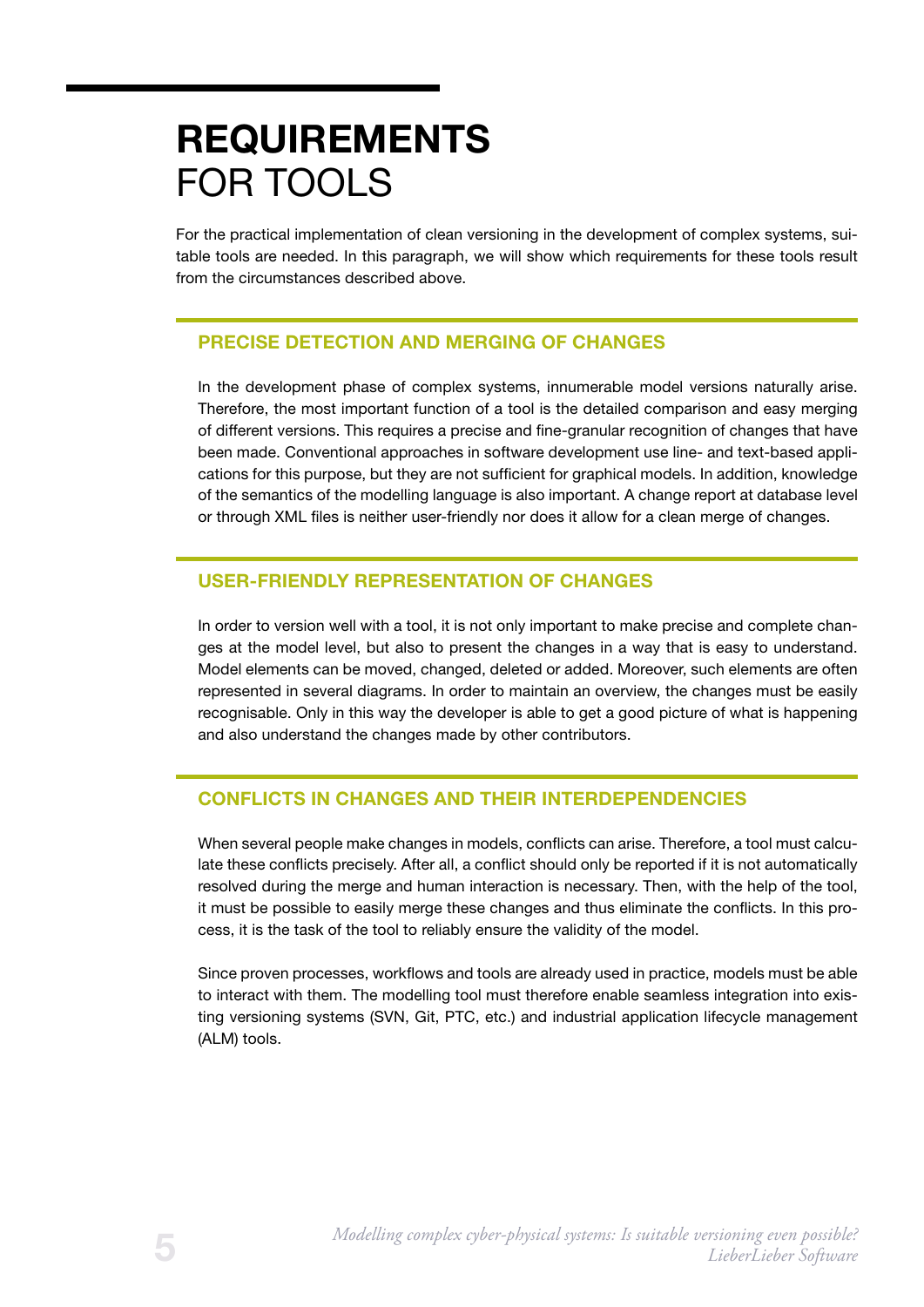### EDITING PARTIAL MODELS

Today, entire supplier chains are involved in the development process of complex systems, each of which contributes only a part to the overall system. In classic ..product line development", it is therefore inevitable that parts of models can also be processed by different suppliers with one tool and then reintegrated into the overall system. This process is further complicated by countless product variants and the trend towards so-called "platform strategies" (e.g. one floor assembly for different vehicle types).

This means that it must be ensured that different elements and parts of the overall system can be worked on by different development teams at different times and in different places and ultimately be integrated back into the overall system. Thus, an overall system is actually a system of many subsystems. In this scenario, a tool must ensure that there are no system conflicts or that information is not lost either when model parts are detached or reintegrated.

#### *HERMANN GOLLWITZER, WORKING AS A SYSTEM ARCHITECT FOR INFOTAINMENT SYSTEMS AT VW:*

*"With LieberLieber's active support, we succeeded in making model-based systems engineering (MBSE) the backbone of our development organisation. The control of all versions and variants of the models created in the development process was for us the most important requirement for the stable anchoring of MBSE in the company. LieberLieber supported us very well with profound practical knowledge as well as with tools such as Enterprise Architect and LemonTree and thus promoted the internal work of persuasion."*

### SUMMARY AND RECOMMENDATIONS

In the course of the increasingly agile orientation in software development, our customers ask us again and again whether modelling and agility go well together. Our opinion on this is quite clear and has also been proven in various studies: Only with properly applied modelling can agile processes be implemented at all in the face of increasing complexity, if you also want to document all regulations and requirements in a comprehensible way. As an example, in this white paper we have dealt with the question of whether clean versioning is possible at all in complex systems.

Our answer to this is clearly yes, but it requires corresponding experience and suitable tools. According to our decades of experience, the tool chain we recommend for implementation around Enterprise Architect, LemonTree and Git is currently the best prerequisite for realising clean versioning at the cutting edge of technology. In our opinion, the potential of this tool chain is currently unique on the market and opens up completely new possibilities for our customers.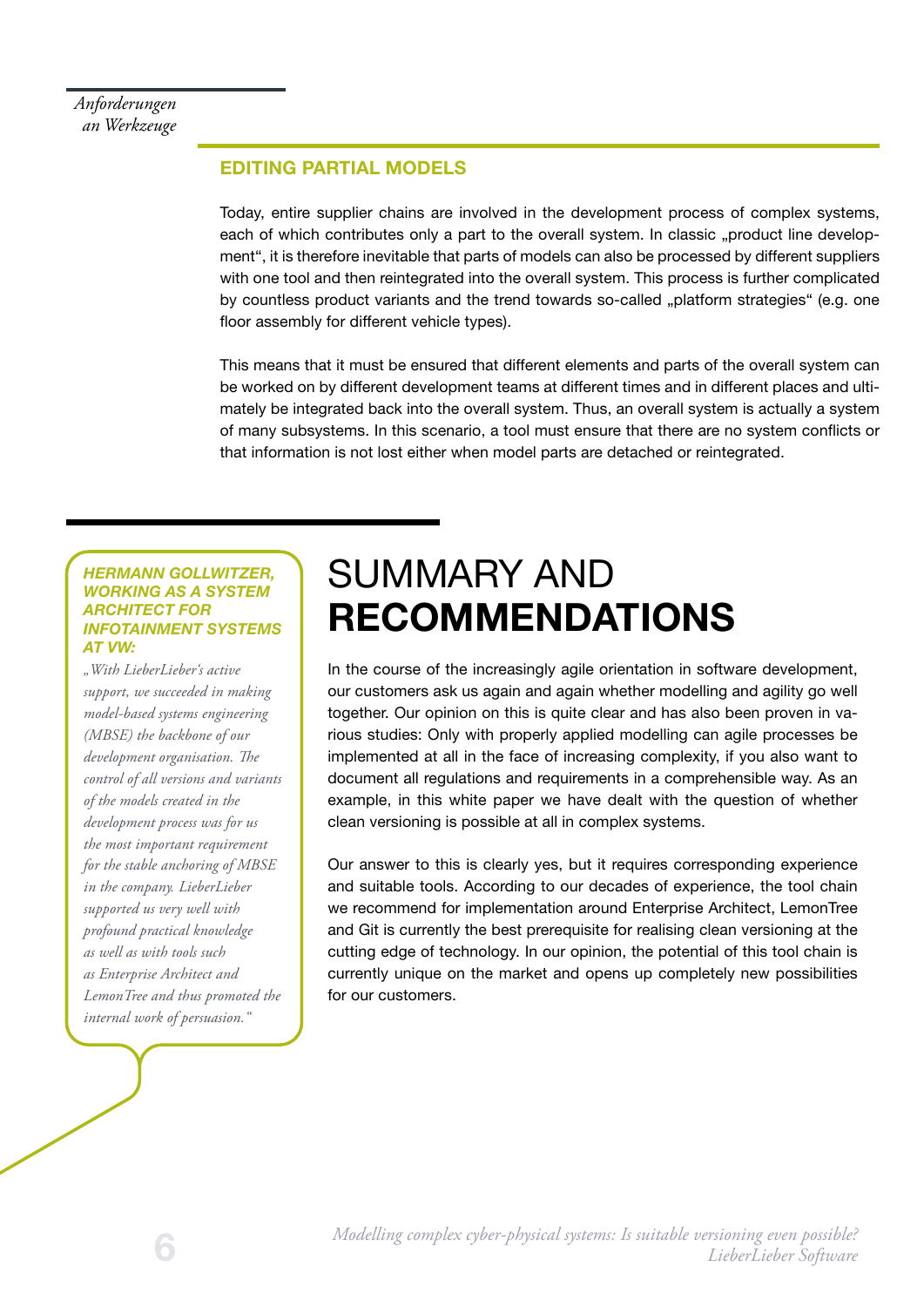# LEMONTREE: THE RIGHT TOOL FOR CLEAN VERSIONING

LemonTree has been specifically designed to meet the above requirements for tools:

- Accurate change detection and merging
- User-friendly representation of changes
- Precise handling of conflicts in changes and their interdependencies
- Editing of partial models
- Reuse of proven processes (Git, DevOps etc.)

The central task of LemonTree is to support team-based collaboration in today's complex projects in the best possible way, and it is constantly being expanded with new releases. For example, a partial model (or the entire model) can still be managed as EAP(x) in versioning systems such as Git, which effectively supports the work of distributed teams. If a component of the model has evolved during parallel editing, it can be easily re-imported thanks to the intelligent merge function. The dependency analysis integrated in LemonTree is used to define model parts more precisely before export. Mutual dependencies can be examined or eliminated if necessary. Simple dependencies and cyclical dependencies between model packages are clearly shown.